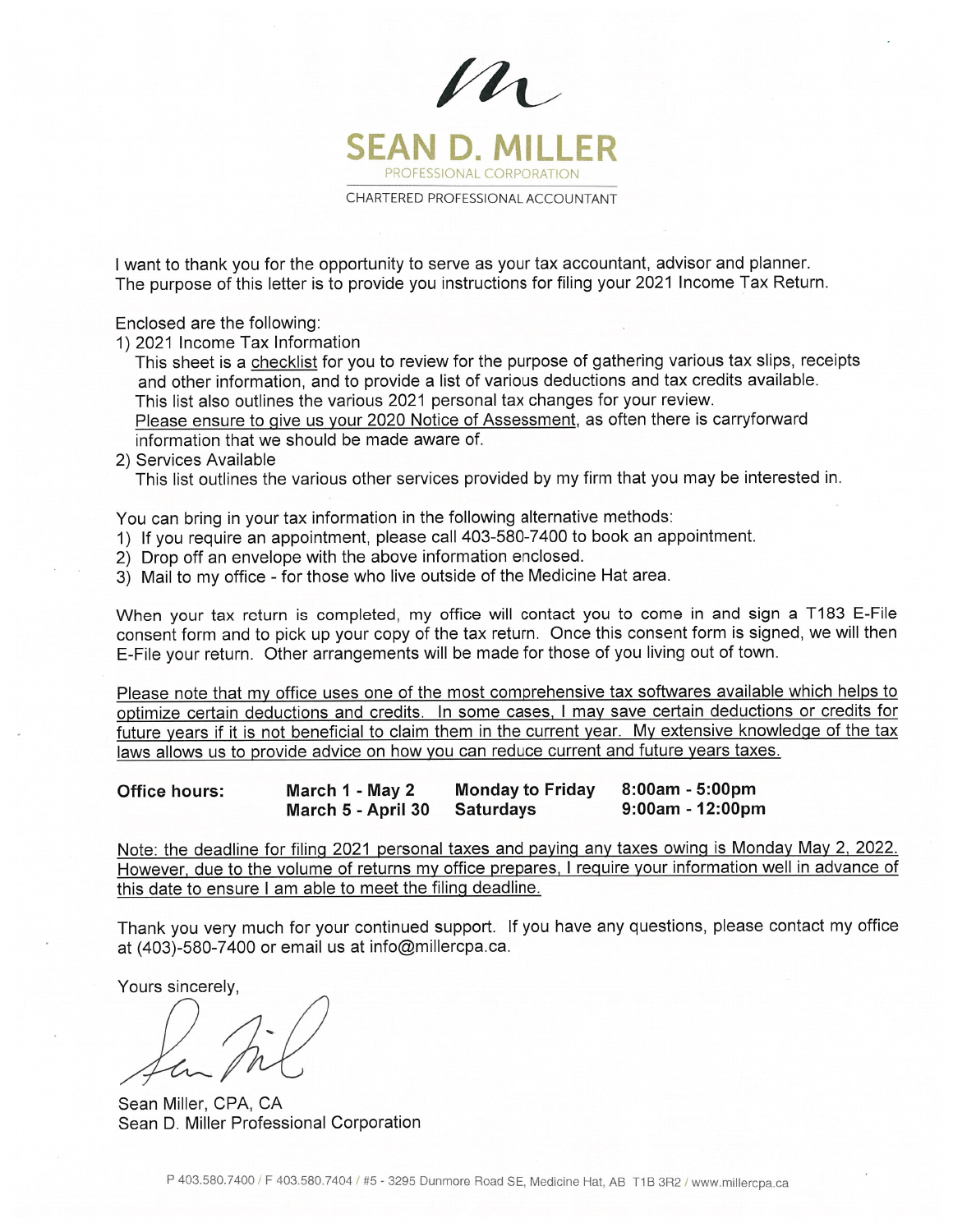# **2021 Income Tax Information**

Thank you for choosing Sean D. Miller Professional Corporation, Chartered Professional Accountant to prepare your 2021 Income Tax Return. Below you will find some questions about changes in your situation, the RRSP deadline, information about tax changes for 2021, and a checklist of information for you to bring in.

### **Tax Questions:**

| New Address:                           | ***If you disposed of your principal residence in 2021 please inform us as the<br>disposition must be reported on your 2021 tax return*** |
|----------------------------------------|-------------------------------------------------------------------------------------------------------------------------------------------|
| Have you had a child this year?        |                                                                                                                                           |
| Child name<br>ш                        | Birth date:                                                                                                                               |
|                                        | Do you own any foreign property with a total cost of more than \$100,000?<br>Yes/No                                                       |
|                                        | If yes, please ask for foreign property declaration forms when you drop off your taxes.                                                   |
|                                        | Are you now living common law or get married during the year?                                                                             |
|                                        | Date Name change                                                                                                                          |
| Did you divorce or separate this year? |                                                                                                                                           |
| Date                                   |                                                                                                                                           |
| Any other significant changes?         |                                                                                                                                           |

### **RRSP Deadline – Tuesday March 1, 2022**

 Your 2021 RRSP deduction limit is on your 2020 Notice of Assessment. You may want to consider booking an appointment to do a tax estimate to determine your savings with an RRSP contribution.

### **New For 2021 Personal Income Tax**

- **Tax-free savings account (TFSA)**: beginning on January 1, 2022, you can add \$6,000 (the total principal contributions including the 2022 contribution, is now up to \$81,500)
- **Canada Emergency Business Account (CEBA):** eligible businesses can receive up to \$60,000 in federal assistance with up to \$20,000 forgivable; the forgivable portion is taxable when received; the deadline for applying has passed, however, **the deadline for repayment has been extended until December 31, 2023**
- **Climate Action Incentive (CAI) payment:** eligible individuals who are residents of Alberta may continue to claim the climate action incentive; **for 2021, this payment will switch from a refundable tax credit on your personal tax return to a quarterly payment like the GST credit**
- **Home Office Expense Deduction:** eligible employees will be able to claim a personal tax deduction for home office expense at a flat rate of \$2/day worked at home in 2021 due to Covid-19, up to a maximum of \$500, known as the 'Temporary flat rate method' (note: must have worked more than 50% of the time from home over a period of at least four consecutive weeks in 2021 due to the Covid-19 pandemic)
- **Covid-19 Pandemic Benefits:** the amounts received in 2021 for the various Covid-19 pandemic benefits are taxable in the year received and T4A slips will be issued by CRA to report these amounts as taxable income on 2021 tax returns
- **Covid-19 Pandemic Benefit Repayments:** if you are required to repay a benefit previously received, you can choose whether to claim the repayment as a deduction in the year repaid or in the year the original benefit was received

### **"Thank you for your business!"**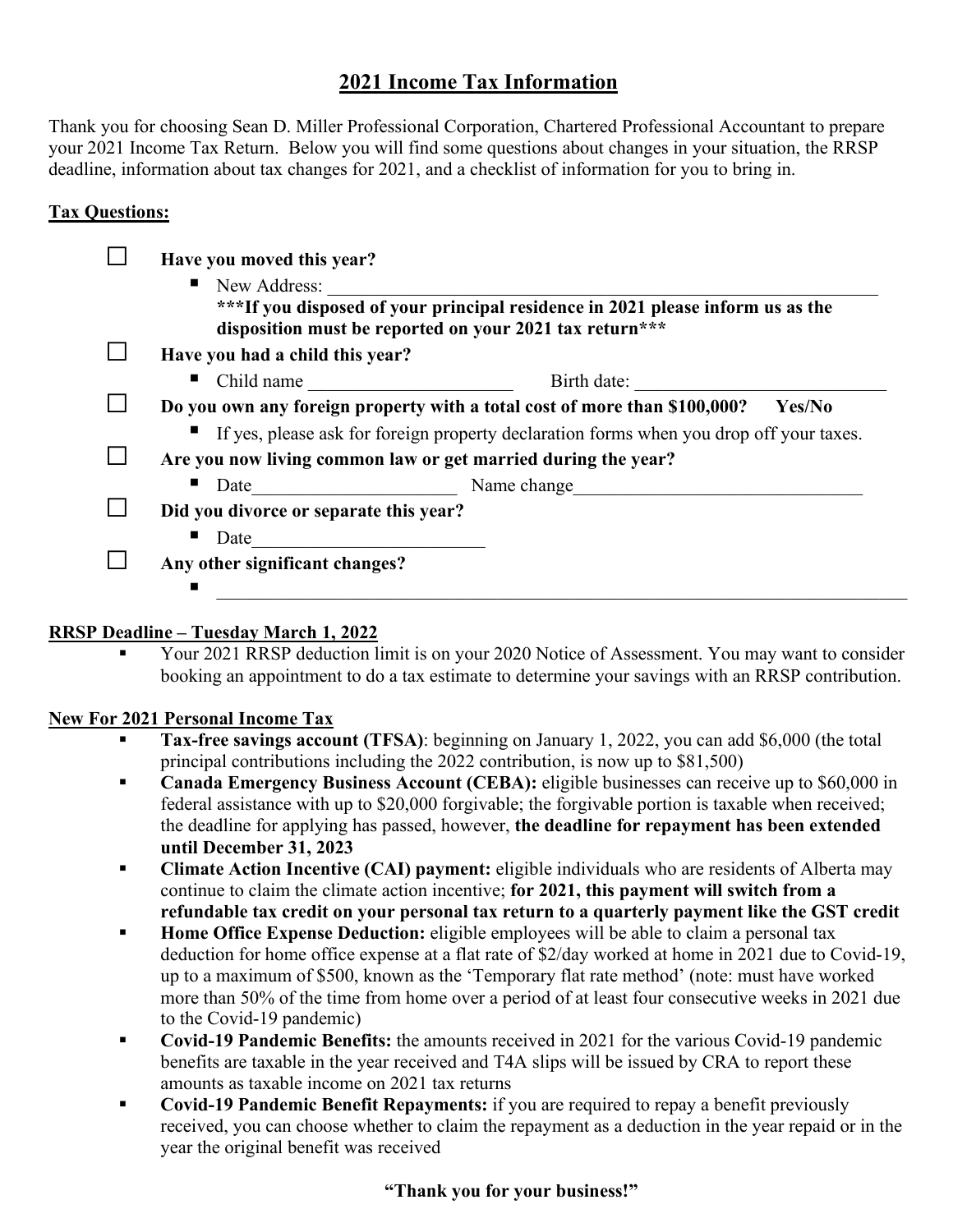# **Tax Information Checklist:**

### **Assessment Notices and Instalments:**

- **2020 Notice of Assessment** 2 or 3 page document issued by Canada Revenue Agency
- **2021 Instalment Payment Summary** on back of March 15/22 Instalment Reminder

### **Income Information:**

- $\Box$  **T4, T4PS** Employment **T4A** – Pension income, Scholarships, Bursaries, Grants, Apprenticeship Grants, any benefits received during the Covid-19 pandemic incl. CERB, CRB, CESB, CRSB and CRCB
	- **T4A (OAS)** Old Age Security Pension
	- $\Box$  **T4A(P)** Canada Pension Plan Benefits
	- $\Box$  **T4E** Employment insurance benefits
	- **T5, T3, T5013** Dividend, Interest or other Investment Income, Capital Gains or Losses
	- $\Box$  **T5007** WCB, social assistance
	- $\Box$  **T4RSP** RRSP income
	- **T4RIF**  RRIF income
	- **Foreign pension income** list of amounts received and/or tax slips received (note the currency)
	- **Investment Statements** for any investment sales or purchases
	- **Annual Trading Summary** for summary of stock/bond/mutual fund sales  $\&$  purchases.
	- **December 31 Investment Statements –** for summary of stock/bond/mutual funds owned.
	- $\Box$  **HBP** Home Buyers Plan withdrawals or payments (attach 2020 Notice of Assessment)
	- $\Box$  LLP Lifelong Learning Plan withdrawals or payments (attach 2020 Notice of Assessment)
	- **Support payments received** with listing of taxable portion if known
	- **Self-employment income** include financial statements, accounting journals or receipts, excel synoptic, and details of use of home as office expenses
		- **Income earned from Internet Business Activities** include website details
	- **Farming income** include financial statements or accounting journals, and completed inventory forms provided
	- **Rental income** include accounting journal with expenses categorized by type and separated by each property
	- **Other income** provide details of any other income other than the above

# **Deduction Information:**

- **Registered Retirement Savings Plan** (**RRSP) contribution receipts**
- **Registered Pension Plan deduction (included on T4 slips)**
- **Annual union, professional or like dues receipts**
- **Childcare expense receipts** including summer camps or daycare
	- if provided by an individual include the S.I.N. number, address, and number of weeks for summer camps
- 
- **Disability support deduction receipts**

# **Attendant care expense receipts**

# **Interest and carrying charges**

- interest on money borrowed to earn interest, dividends, and other investment income
- **investment management fees, investment counselling fees**
- accounting fees \$
- $\Box$  **Support payments paid** include name and address of recipient, attach court order or agreement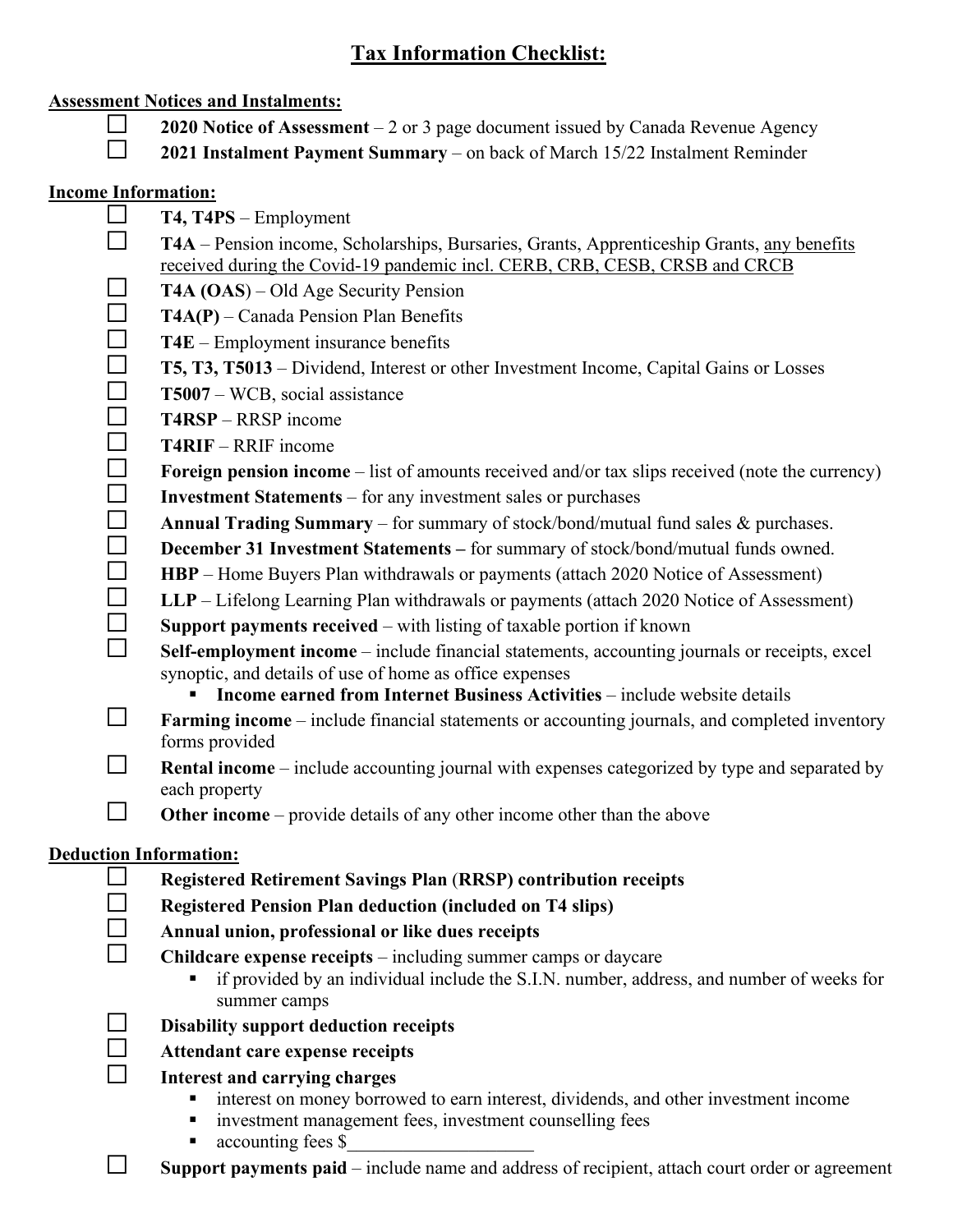| $\Box$              | <b>Allowable business investment losses</b>                                                                                                                                                                                                                                                                                             |
|---------------------|-----------------------------------------------------------------------------------------------------------------------------------------------------------------------------------------------------------------------------------------------------------------------------------------------------------------------------------------|
|                     | for losses on disposing shares or debts of small business corporations                                                                                                                                                                                                                                                                  |
| $\sqcup$            | Moving expenses – need receipts, details of dates, distance, addresses, etc.                                                                                                                                                                                                                                                            |
| $\Box$              | Exploration and development expenses - T5, T101, T5013, T5013A slips                                                                                                                                                                                                                                                                    |
| $\Box$              | <b>Commission and employment expenses</b><br>provide list or receipts, and employer must sign forms T2200 or TL2                                                                                                                                                                                                                        |
| $\Box$              | Tradesperson's tool expense and apprentice mechanics<br>provide receipts and <i>employer must sign form T2200</i>                                                                                                                                                                                                                       |
| M                   | Meals and lodging expenses for transport employees<br>provide logbook of hours and dates of trips and employer must sign T2200                                                                                                                                                                                                          |
| $\Box$              | Other employment expenses<br>supplies, and other various expenses to earn employment income<br>attach list of expenses and employer must sign T2200<br>٠                                                                                                                                                                                |
| $\mathsf{L}$        | Other deduction receipts<br>certain legal fees, repayment of EI or OAS benefits, clergy residence deduction                                                                                                                                                                                                                             |
|                     |                                                                                                                                                                                                                                                                                                                                         |
| <b>Tax Credits:</b> |                                                                                                                                                                                                                                                                                                                                         |
|                     | <b>Home buyers' amount</b> – include legal purchase documentation – claim of $$5,000$                                                                                                                                                                                                                                                   |
| П                   | Canada Caregiver Credit – for an infirm spouse, common-law partner, or eligible dependant 18<br>or older; infirm dependents such as parents, grandparents, siblings, aunts, uncles, nieces, nephews,<br>adult children of the claimant or of the claimant's spouse or common-law partner and other certain<br>relatives living with you |
|                     | <b>Adoption expense receipts</b> (maximum of \$16,729 per child)                                                                                                                                                                                                                                                                        |
|                     | Disability amount for you or dependant (if first claim, attach T2201 signed by a medical doctor,<br>nurse practitioner, or other medical practitioner – my office can submit this form to $CRA$ )                                                                                                                                       |
|                     | Interest paid on student loans - include receipts or form                                                                                                                                                                                                                                                                               |
|                     | T2202 – Tuition fees (form TL11 if outside Canada)                                                                                                                                                                                                                                                                                      |
|                     | <b>Medical expense receipts</b>                                                                                                                                                                                                                                                                                                         |
|                     | Can claim doctors, dental, eye care, prescriptions, chiropractor receipts, etc.<br>٠<br>Premiums paid for health and dental plans (i.e. Alberta Blue Cross, etc.)<br>Е<br>Note: Most pharmacies can print a statement of all prescriptions for a year<br>п                                                                              |
|                     | <b>Charitable donation receipts</b>                                                                                                                                                                                                                                                                                                     |
|                     | Federal and provincial political contributions receipts                                                                                                                                                                                                                                                                                 |
|                     | Eligible educator school supply tax credit $-$ tax credit of up to \$1,000 for eligible educators on<br>the purchase of eligible teaching supplies (25% credit results in max. \$250 of tax savings)                                                                                                                                    |
|                     | Volunteer firefighter/Search and rescue volunteer tax credit - tax credit of \$3,000 if criteria<br>met throughout the year                                                                                                                                                                                                             |
|                     |                                                                                                                                                                                                                                                                                                                                         |

 **Digital new subscription tax credit** – tax credit of up to \$500 for qualifying subscription expenses paid to a qualified Canadian journalism organization for a digital news subscription

# **Additional Tax Credits and Deductions I Will Calculate:**

- **Various personal amounts** Personal, age, spousal or common law partner, eligible dependants
- **Canada employment amount**
- **Employee and partner GST rebate**
- Canada Workers Benefit (CWB), refundable medical expense supplements
- Deduction for elected split-pension amount
- **Losses, capital gain deduction, other deductions**
- **Climate action incentive payment**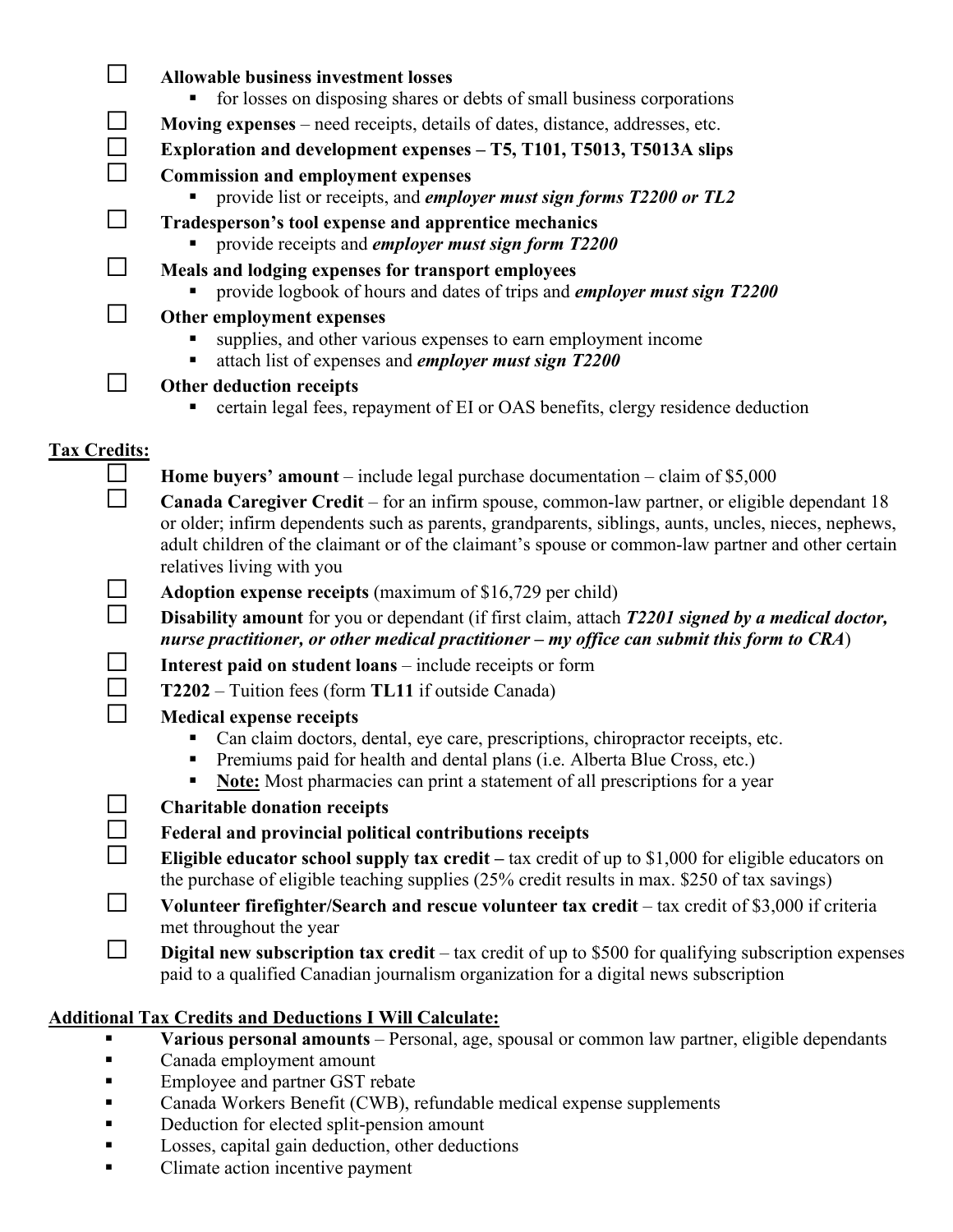

# **Services Available**

# **Financial Planning:**

### **Personal Financial Planning**

- o Retirement and estate planning
- o Personal budgeting
- o Education funding and alternatives
- o Planning after separation or divorce
- o Loan/mortgage analysis
- o Insurance planning
- o Tax estimates for current or future years
- o Will planning including tax transfers of property after death

### **Business and Corporate Financial Planning**

- o Tax planning including advice on various income splitting techniques and various investment products to reduce tax
- o Lease vs. purchase analysis
- o Tax estimates for current or future years

# **Taxation:**

- T1 Personal Tax Preparation
- T2 Corporate Tax Preparation
- T3 Trust Income Tax Returns (eg. estates)
- T1 Final Personal Returns (for the year of death)

### **Corporate Services:**

- Financial Statement preparation
- Compilation (Notice to Reader) Engagements
- Review Engagements
- Management Consulting
- Review year end results each year with shareholders
	- o I believe it is important to go over the results with you so that I can communicate possible areas of improvement and you can make informed decisions for your business
- GST return completion
- Succession planning
	- o With proper planning and a suitable timeframe, I can help to ensure your business is in the best possible position to change ownership. I can help develop the plans that ensure a smooth and successful transition, with minimal tax consequences. These methods could include: